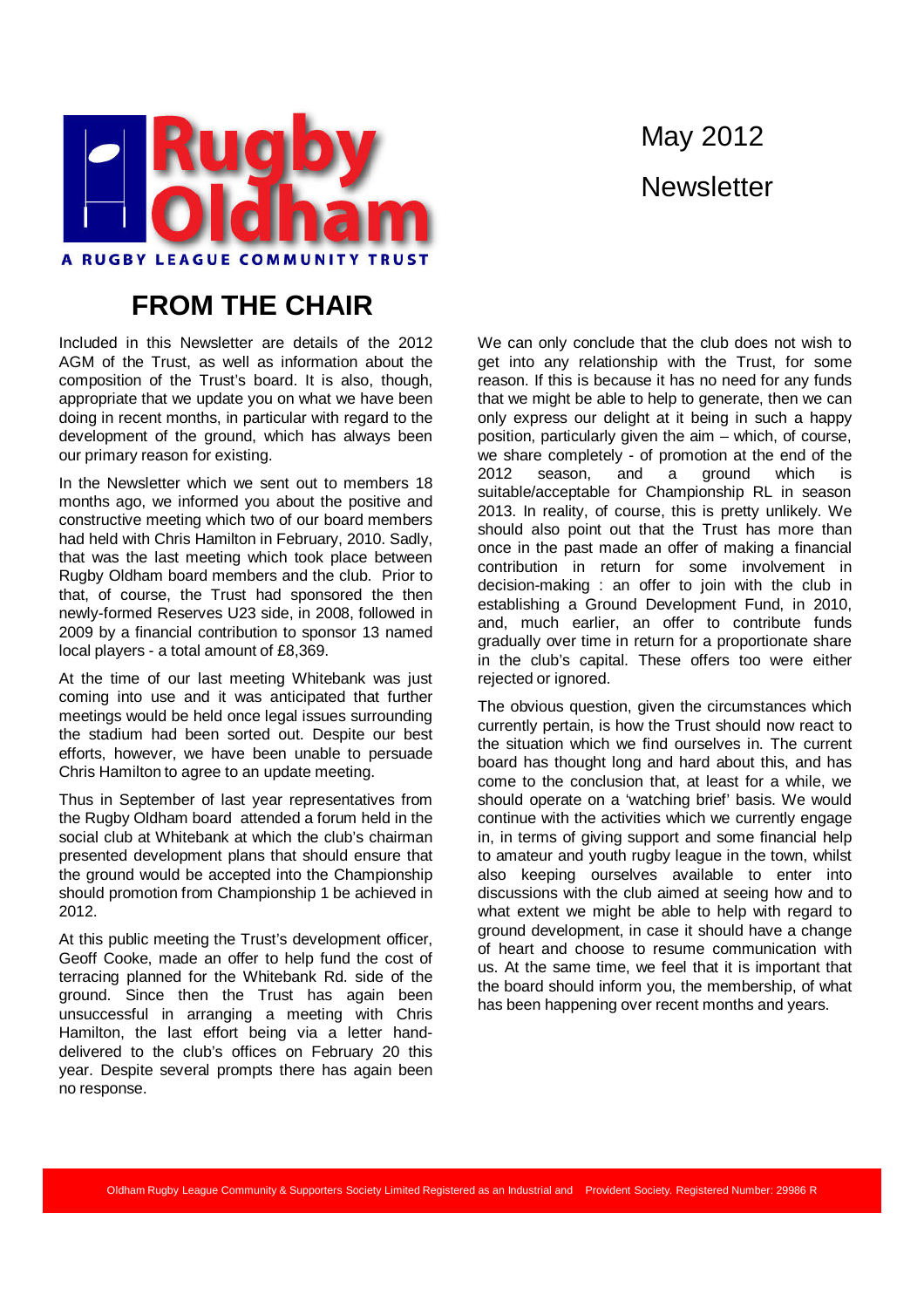# **FROM THE CHAIR (CONT)**

We hope that you agree that this is the most appropriate policy for the Trust to follow at the present time. IF YOU DO NOT, it would be very much appreciated if you could let someone on the board know – or indeed come to the forthcoming AGM to express your view.

We continue to aim to be a completely open and democratic organisation, and are very well aware that we only exist to represent the views of a significant part of the town's rugby league community. The vast majority of people who have joined the Trust over the years have chosen to renew their annual membership each year, and we have so far taken this to mean that they are in broad agreement with what we have been doing; we hope that this will continue to be the case.

Regards,

Iain Taylor, Chairman

#### **OLDHAM'S SPORTING HEROES**

In this Olympic year Gallery Oldham will be celebrating local sporting achievements with the Oldham Sporting Heroes exhibition which has been selected as one of the North West Cultural Olympiad projects.

Joining in the celebration, and to mark Gallery Oldham's 10th birthday, Oldham R.L. Heritage Trust will be exhibiting in the adiacent Community Gallery a fabulous array of paintings and photographs from the Trust's Art in Rugby collection. The exhibition, which runs from the 14<sup>th</sup> of July through to the 20<sup>th</sup> of October, will be sure to prove as popular as the Trust's last show at the Gallery which produced a record attendance. Keep an eye out for further details through the local press. Admission is free.



Watercolour of former Oldham forward Jason Clegg painted by Steve Bennett.

#### **NOTICE OF AGM**

#### **Notice of Annual General Meeting, Sunday May 20 2012**

The meeting will be held at the Famous King George (Hollins Rd), in the upstairs room, beginning at 1pm, to conduct the following business:

- 1. Welcome and introoductions
- 2. Minutes of the 2011 AGM
- 3. Board Membership
- 4. Financial / Membership Summary
- 5. Proposal to approve the accounts for the period ended 31 December 2011
- 6. Proposal to replace the audit by an annual review of accounts for 2013
- 7. Proposal to make changes to Trust's Rules
- 8. Report on Trust Activities
- 9. AOB

Note: it is worth adding a brief note here which relates to two of the above agenda items; this should help to shorten the formal business of the meeting and so make more time available for item 8 and broader discussion amongst those present.

Re: item 3, there were four nominations received for the four vacant positions on the Trust's board. Accordingly, there was no necessity to conduct an election.

Re: item 7, Supporters Direct, under whose overall auspices we operate, has recently introduced a new, revised set out rules for supporters' trusts like ours. They differ from our existing rules – themselves exactly as recommended by Supporters Direct when we were founded – largely in that they represent a tidying up and simplifying of some clauses, though there are a couple of additional issues covered which were not relevant in the past. These will be explained at the AGM, a copy of the new proposed rules having been lodged on the Trust's website two weeks before the meeting.

Ian Wilson

**Secretary**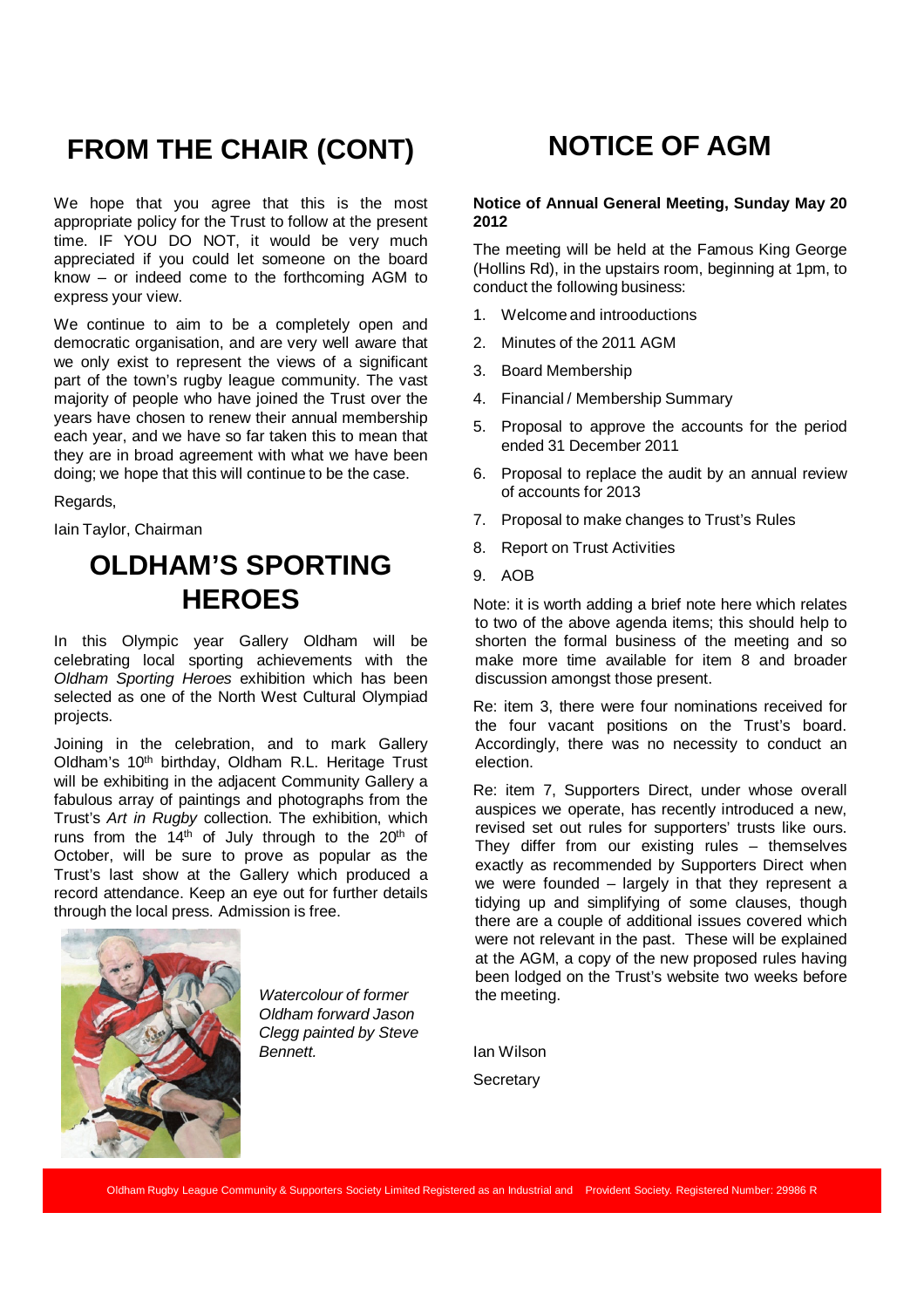## **RUGBY OLDHAM AMATEUR CLUB CHALLENGE**

| <b>Rugby Oldham Amateur Club Challenge</b> |    |                |   |              |                |                |            |            |      |  |
|--------------------------------------------|----|----------------|---|--------------|----------------|----------------|------------|------------|------|--|
| Team                                       | P  | W              | D | L            | (412)          | <b>ABP</b>     | <b>DBP</b> | <b>Tot</b> | $\%$ |  |
| Waterhead                                  | 5  | $\overline{4}$ | ٠ | $\mathbf{1}$ | $\mathbf{1}$   | 15             | 12         | 40         | 8.0% |  |
| <b>Hollinwood</b>                          | 18 | $\overline{7}$ | ٠ | 11           | 3              | 18             | 16         | 58         | 3.2% |  |
| <b>St Annes</b>                            | 6  | 1              | ٠ | 5            | 3              | 6              | 6          | 18         | 3.0% |  |
| <b>Fitton Hill</b>                         | 21 | 7              | ٠ | 14           | $\overline{4}$ | 17             | 18         | 60         | 2.9% |  |
| <b>Saddleworth</b>                         | 6  | 1              | ٠ | 5            | $\overline{2}$ | $\overline{7}$ | 3          | 15         | 2.5% |  |
| <b>Higginshaw</b>                          | 18 | 3              | ٠ | 15           | $\overline{2}$ | 11             | 6          | 28         | 1.6% |  |
| ABP = Attacking Bonus Points               |    |                |   |              |                |                |            |            |      |  |
| DBP = Defensive Bonus Points               |    |                |   |              |                |                |            |            |      |  |
| Table after games on 16/04/12              |    |                |   |              |                |                |            |            |      |  |

The Rugby Oldham Amateur Club Challenge for 2011- 2012 is complicated by the move to Summer rugby so this year needs to be extended into the Autumn before a winner can be decided.

The Winter competition was contested by Higginshaw. Hollinwood and Fitton Hill & Hathershaw with the latter establishing a lead in the table for the first time in their short history.

However, the onset of the new Summer season has changed the picture dramatically largely because of the fantastic start to the season made by Waterhead.

The attached table shows the latest position with Waterhead having a commanding lead from the highest percentage of points to games played ever seen in the history of the competition so far. Although there is a long way to go, this suggests that this year's competition is Waterhead's to lose unless St. Annes or Saddleworth can improve their results significantly.

# **RUGBY OLDHAM JUNIOR CLUB CHALLENGE**

| <b>Rugby Oldham Junior Club Challenge</b>                                                                             |    |                |              |    |                |            |            |            |               |  |
|-----------------------------------------------------------------------------------------------------------------------|----|----------------|--------------|----|----------------|------------|------------|------------|---------------|--|
| Team                                                                                                                  | P  | W              | D            | L  | L<br>(412)     | <b>ABP</b> | <b>DBP</b> | <b>Tot</b> | $\frac{9}{6}$ |  |
| <b>St Annes</b>                                                                                                       | 45 | 21             | 3            | 21 | 10             | 68         | 73         | 220        | 4.9%          |  |
| Waterhead                                                                                                             | 26 | $\overline{7}$ | $\mathbf{1}$ | 18 | 8              | 27         | 30         | 88         | 3.4%          |  |
| <b>Rochdale Cobras</b>                                                                                                | 32 | 13             | ٠            | 19 | $\overline{2}$ | 32         | 34         | 107        | 3.3%          |  |
| Saddlew orth                                                                                                          | 16 | $\overline{4}$ | ٠            | 12 | 1              | 14         | 11         | 38         | 2.4%          |  |
| ABP = Attacking Bonus Points                                                                                          |    |                |              |    |                |            |            |            |               |  |
| DBP = Defensive Bonus Points                                                                                          |    |                |              |    |                |            |            |            |               |  |
| The matches played column indicates the combined number of U13, U14 and U15's games.<br>Table after games on 16/04/12 |    |                |              |    |                |            |            |            |               |  |

The Junior Club Challenge covering the age groups U13, U14 and U15 has been dominated by St. Annes from the outset which is no mean feat as they are the only club to be fielding sides at each of the age groups mentioned.

#### **MAN OF STEEL**

The Man of Steel competition will no doubt be closely contested all season.

Because of the Winter league, Higginshaw's Jordan Hanley is the early pacesetter with 5 nominations as man-of-the-match. Peter Davies of Hollinwood has 3 but with the Summer season only just into its stride Matthew Bottom of Saddleworth Rangers is already on a score of 3 with plenty of games to come.

## **GET TOGETHER**

Officials of Rugby Oldham, the Oldham Rugby Amateur League and the Oldham RLFC Former Players' Association recently attended a joint meeting held at St. Annes Rugby League Club to discuss ways in which each of the three organisations could be of further benefit to the game in the town and to each other. A number of topics will be pursued.



Oldham Rugby League Community & Supporters Society Limited Registered as an Industrial and Provident Society. Registered Number: 29986 R